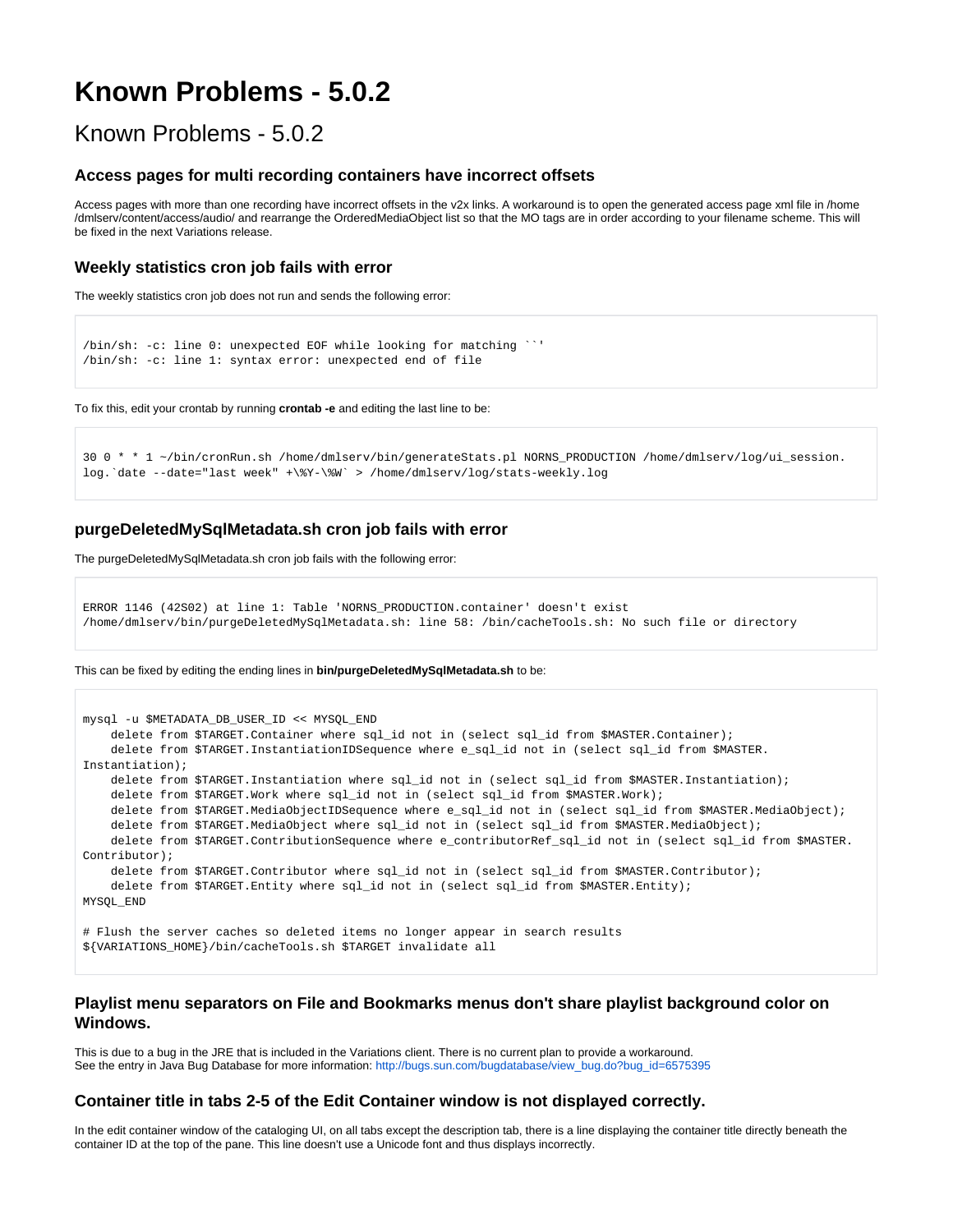This is planned to be fixed in the next version of Variations.

#### **Quicktime 7.2 causes the Variations client not to start on PowerPC Mac**

This is the result of a bad update process for Quicktime 7.2. This can be fixed by downloading the Quicktime 7.2 update from Apple's website [\(http://www.](http://www.apple.com/support/downloads/quicktime72formac.html) [apple.com/support/downloads/quicktime72formac.html\)](http://www.apple.com/support/downloads/quicktime72formac.html) and rerunning the update.

#### **Quicktime 7.2 causes the Variations client not to stream music on Windows**

This problem should not happen with Variations 5.0.2, but will happen with earlier versions of Variations. This can be fixed by editing **Variations/JRE/lib /security/java.policy** file to look like the following:

| grant {                                                               |  |
|-----------------------------------------------------------------------|--|
| permission java.security.AllPermission;                               |  |
| // Allows any thread to stop itself using the java.lang.Thread.stop() |  |

### **There is no access page for the supplied Mahler Symphony (AGZ3068)**

This problem can be fixed by executing the following from **/home/dmlserv/** where <library\_name> is replaced with the abbreviation of your institution or library:

bin/generateAccessPage.sh <library\_name>\_CATALOGING <library\_name>/Container/376908 content/access/

## **Cataloging ID defaults to uppercase in Other System IDs field**

When creating a new recording or score, the cataloging ID is inserted into the Other System IDs field in uppercase. The only way to fix this at the moment is to manually change the value in the Other System IDs field to have the correct case.

- 1. Go to the Admin tab in the search window
- 2. Enter the cataloging ID in the Edit by ID field and click Edit Record
- 3. Click Edit next to Othery System IDs
- 4. Highlight the entry that starts with (Variations)
- 5. Correct the value so that it is the cataloging ID with correct case
- 6. Click Update, then click OK
- 7. Click OK to close the Container Edit window

## **AccessPages have incorrect links to OPAC**

There is a bug in the XSLT stylesheet that renders the access pages which can cause the link to the OPAC to be incorrect. To fix this, change the following lines in data/accessPages/access.xsl from:

```
<xsl:attribute name="href">
   <xsl:value-of select="$catalogurl"/>
   <xsl:value-of select="substring(/AudioAccessPage/OrderedMediaObjects/MO[1]/Label,1,7)" />
</xsl:attribute>
```

```
to:
```

```
<xsl:attribute name="href">
   <xsl:value-of select="$catalogurl"/>
    <xsl:value-of select="normalize-space(substring-after(//Container/OtherSystemIds/OtherSystemId[contains
(.,'Variations')],'(Variations)'))" />
</xsl:attribute>
```
And in data/accessPages/score-access.xsl from: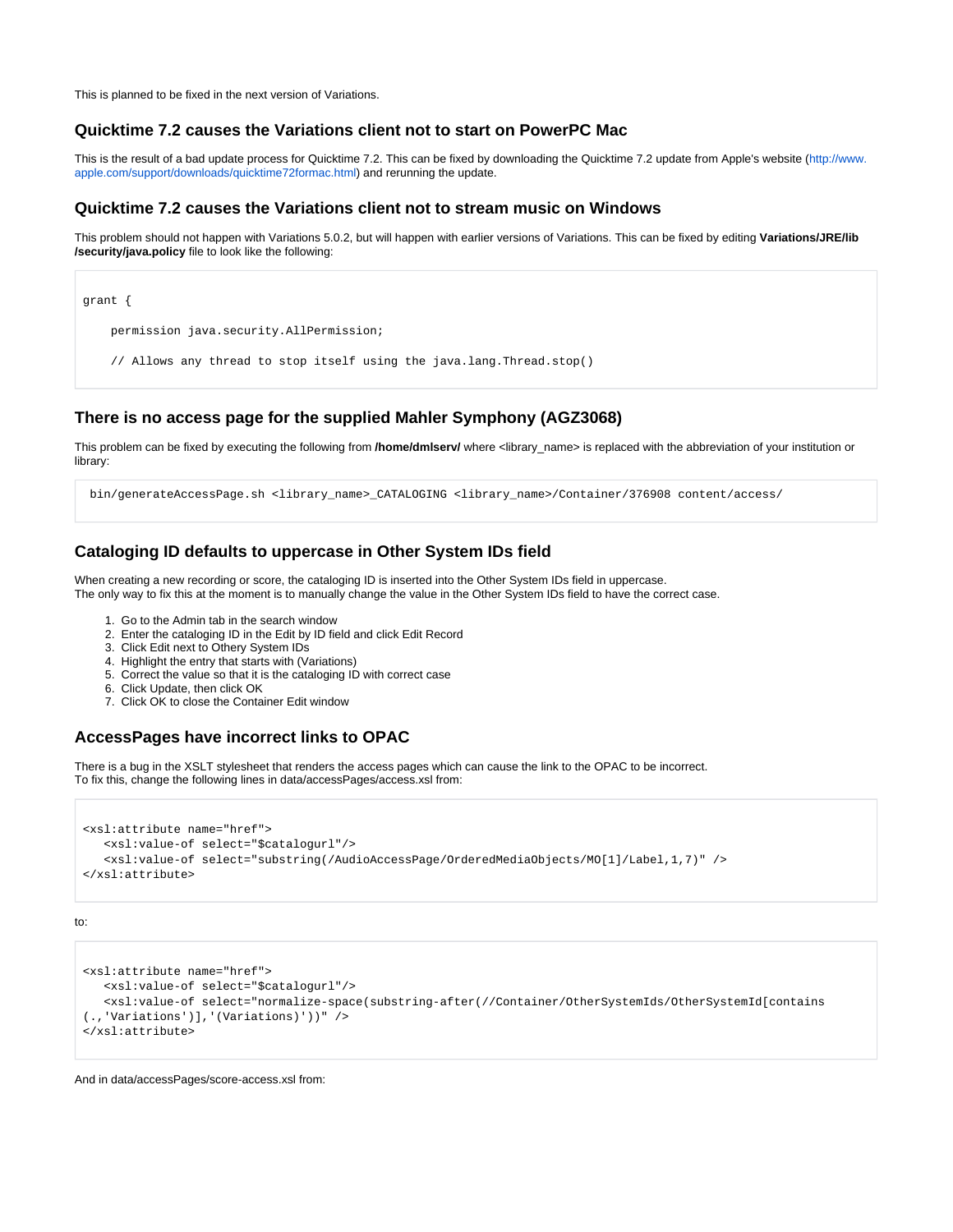```
<xsl:attribute name="href">
   <xsl:value-of select="$catalogurl"/>
    <xsl:value-of select="$varID-upper"/>
</xsl:attribute>
```
to:

```
<xsl:attribute name="href">
   <xsl:value-of select="$catalogurl"/>
    <xsl:value-of select="$varID"/>
</xsl:attribute>
```
#### **Some links in the user guide are to another site**

Some links to an outside site were accidentilly left in the user guide. To fix these links, replace the following lines in public\_html/use/apple\_download.html from:

```
Here are some sample files you can use to do all this configuration at one time.</p>
<p> Test Firefox configuration with samples from the <a href="http://www.kurtpeterson.net/v3/samples.html"
>samples </a> page </p>
<p><strong>Internet Explorer</strong></p>
```
to:

```
Here are some sample files you can use to do all this configuration at one time.</p>
<p> Test Firefox configuration with samples from the <a href="samples.html">samples </a> page </p>
<p><strong>Internet Explorer</strong></p>
```
And in public\_html/use/microsoft\_download.html from:

```
<li> In the Preferences menu select the Steaming tab </li>
<li>Ensure that the streaming speed matches your Internet connection speed. <a href="http://www.kurtpeterson.net
/v3/microsoft_download.html#fig1">(Figure 1) </a>. </li>
<li> Close the QuickTime preferences window. </li>
```
to:

```
<li> In the Preferences menu select the Steaming tab </li>
<li>Ensure that the streaming speed matches your Internet connection speed. <a href="#fig1">(Figure 1) </a>. <
/li>
<li> Close the QuickTime preferences window. </li>
```
## **Mime types in Userguide are incorrect**

The Mime types listed in the Mac installation section are incorrect. To fix this change the four instances of "application/x-Variations" to "application/x-variations2" and the three instances of "application/x-Variations-timeline" to "application/x-variations2-timeline" in public\_html/use/apple\_download.html.

#### **Realm drop down box in user login window has "null" entries**

The realm drop down box appears in the user login window when the server has more than one AuthenticationScheme configuration for a given protocol. A fix for this is to use the label attribute in the AuthenticationScheme tag. See [Administrator's Guide - Authentication - 5.0.7#Server Configuration](https://wiki.dlib.indiana.edu/display/V3/Administrator%27s+Guide+-+Authentication+-+5.0.7#Administrator) for instructions on using the label attribute.